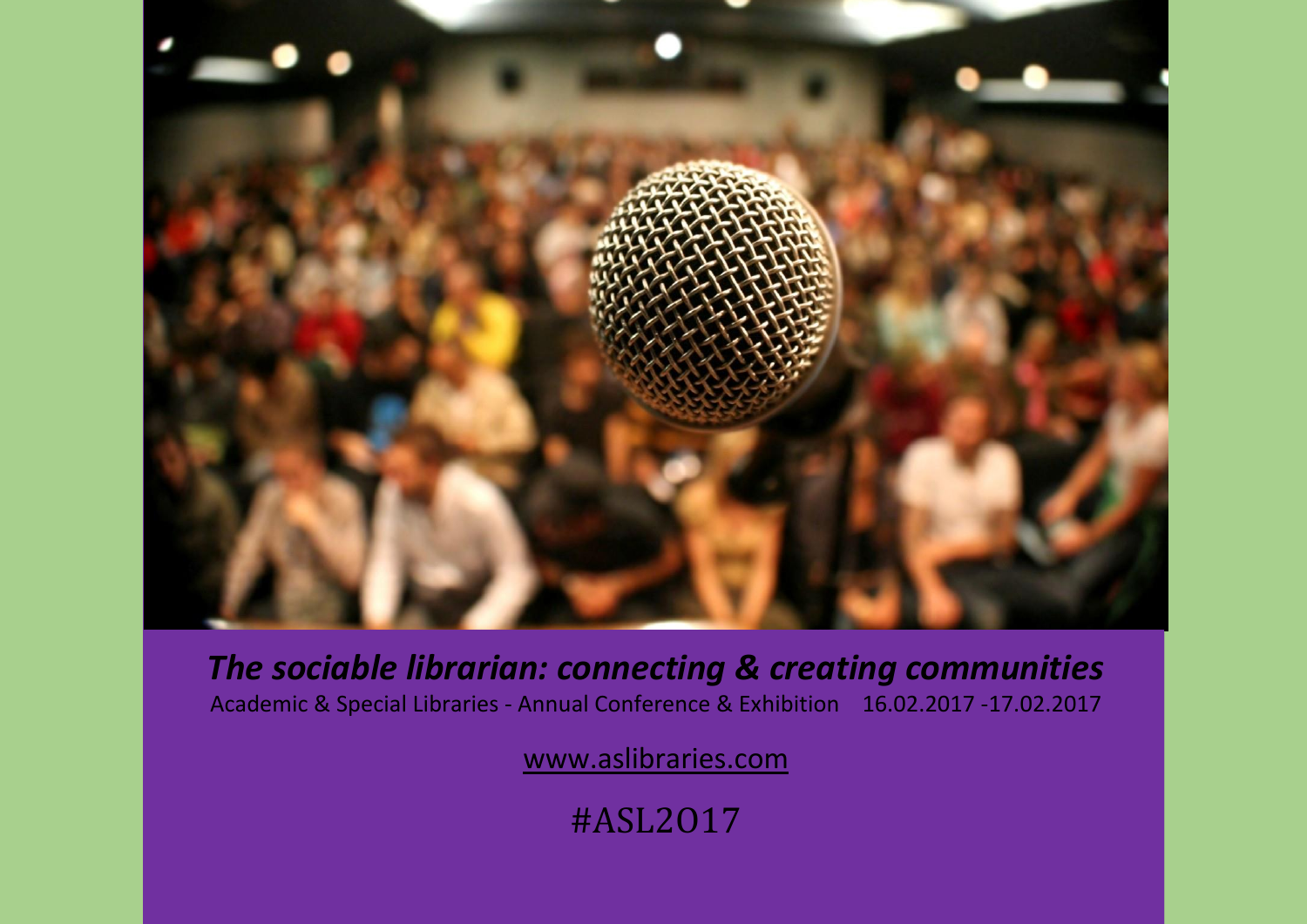## **A&SL 2017 CONFERENCE & EXHIBITION PROGRAMME**

## **DAY 1 THURSDAY, 16 FEBRUARY 2017**

| <b>TIME</b> | <b>SESSION</b>                                                                                                                                           | PRESENTER/SPEAKER/FACILITATOR                                    | <b>LOCATION</b>                                     |
|-------------|----------------------------------------------------------------------------------------------------------------------------------------------------------|------------------------------------------------------------------|-----------------------------------------------------|
| 13.30-14.00 | <b>Registration</b><br>Refreshments, networking with colleagues, sponsors & exhibitors,<br>visiting the poster exhibition                                |                                                                  | <b>Registration Area</b><br><b>Goldsmith Hall 3</b> |
| 14.00-14.10 | <b>Welcome &amp; Introduction</b>                                                                                                                        |                                                                  | <b>Goldsmith Hall 1 &amp; 2</b>                     |
| 14.10-15.10 | <b>KEYNOTE 1 'Wellbeing Begins with 'We' not 'Me': The Benefits</b><br>of Social Relationships'                                                          | <b>Brenda O'Connell, University of Limerick</b>                  | <b>Goldsmith Hall 1 &amp; 2</b>                     |
| 15.10-15.45 | <b>Refreshments</b>                                                                                                                                      |                                                                  | <b>Goldsmith Hall 3</b>                             |
| 15.45-16.15 | Reels in the attic: the ITMA story that reached millions                                                                                                 | <b>Maeve Gebruers, Irish Traditional Music Archive</b>           | <b>Goldsmith Hall 1 &amp; 2</b>                     |
| 16.15-16.25 | <b>Platinum Sponsor Talk</b>                                                                                                                             | <b>TBC</b>                                                       | <b>Goldsmith Hall 1 &amp; 2</b>                     |
| 16.25-16.55 | Research fellowships as a means of marketing your library,<br>promoting research and creating communities of readers: an Irish<br>librarian's experience | <b>Dr Bríd McGrath</b>                                           | Goldsmith Hall 1 & 2                                |
| 16.55-17.25 | Surveys & smileys at the RCSI Library: UX on double duty                                                                                                 | Johanna Archbold, Royal College of Surgeons in<br><b>Ireland</b> | <b>Goldsmith Hall 1 &amp; 2</b>                     |
| 17.25-17.30 | <b>Book draw and Close</b>                                                                                                                               |                                                                  | <b>Goldsmith Hall 1 &amp; 2</b>                     |
| 17.45-19.30 | <b>Drinks &amp; Canapés</b>                                                                                                                              | <b>Hosted by the A&amp;SL Section Committee</b>                  | <b>Sure Bar</b>                                     |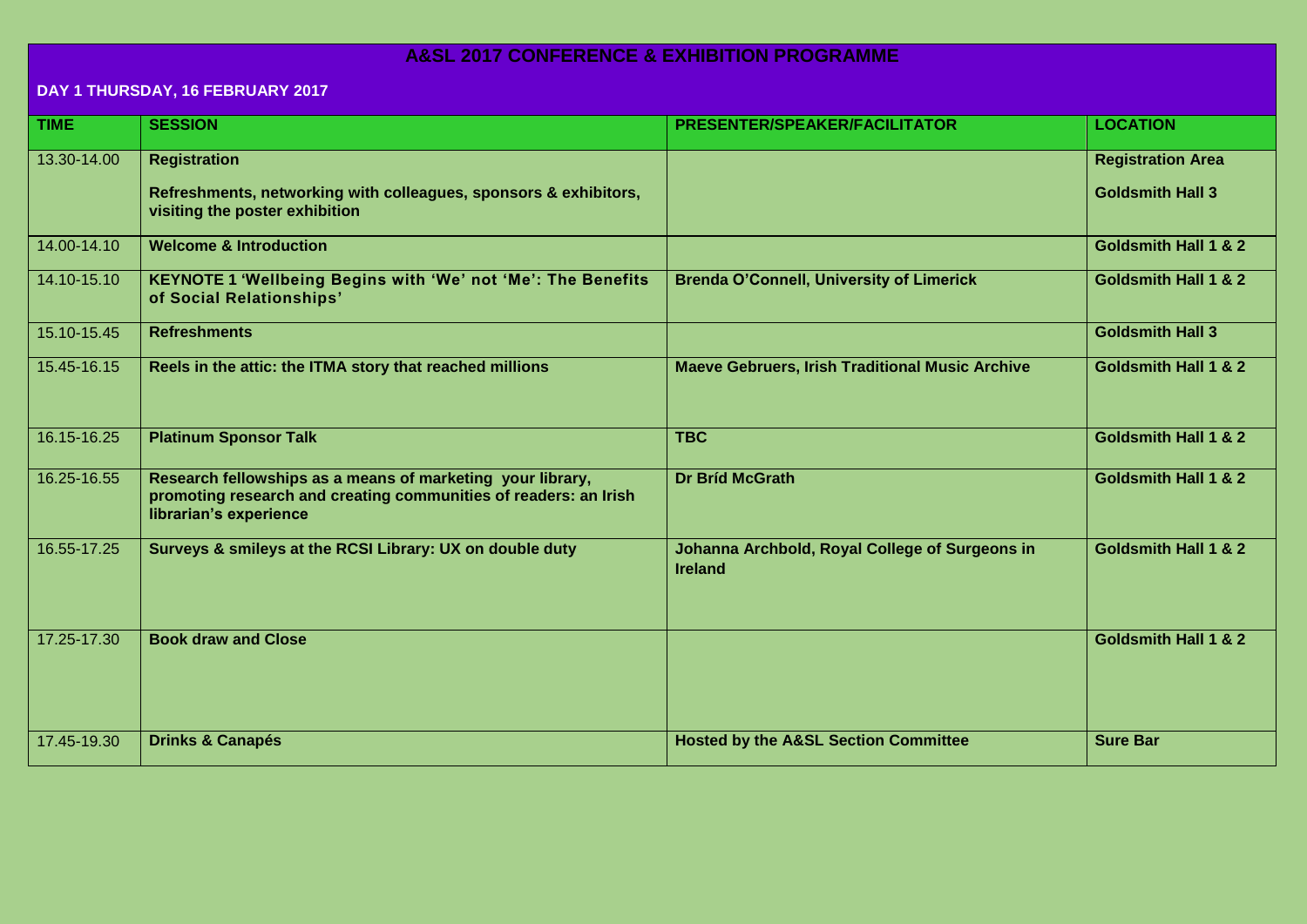## **A&SL 2017 CONFERENCE & EXHIBITION PROGRAMME**

## **DAY 2 FRIDAY, 17 FEBRUARY 2017**

| <b>TIME</b> | <b>SESSION</b>                                                                                                             | PRESENTER/SPEAKER/FACILITATOR                                      | <b>LOCATION</b>                 |
|-------------|----------------------------------------------------------------------------------------------------------------------------|--------------------------------------------------------------------|---------------------------------|
| 09.00-09.30 | <b>Registration</b>                                                                                                        |                                                                    | <b>Registration Area</b>        |
|             | Refreshments, networking with colleagues, sponsors & exhibitors,<br>visiting the poster session                            |                                                                    | <b>Goldsmith Hall 3</b>         |
| 09.30-09.40 | <b>Welcome &amp; Introduction</b>                                                                                          |                                                                    | <b>Goldsmith Hall 1 &amp; 2</b> |
| 09.40-10.40 | <b>KEYNOTE 2</b>                                                                                                           |                                                                    | <b>Goldsmith Hall 1 &amp; 2</b> |
|             | What we did in Ferguson: a warts-and-all telling of stories                                                                | <b>Scott Bonner, Ferguson Municipal Public Library</b>             |                                 |
| 10.40-11.00 | <b>LIGHTNING TALKS</b>                                                                                                     |                                                                    | <b>Goldsmith Hall 1 &amp; 2</b> |
|             | The sociable librarian: connecting & creating communities                                                                  | Frank Brady & Pauline Murray, Maynooth University                  |                                 |
|             | Marching together in an academic world: project collaboration<br>between the libraries in IT Carlow and the Defence Forces | Simon Perry, IT Carlow, & Sue Ramsbottom, Defence<br><b>Forces</b> |                                 |
| 11.00-11.30 | Refreshments, networking with colleagues, sponsors & exhibitors,<br>visiting the poster session                            |                                                                    | <b>Goldsmith Hall 3</b>         |
| 11.30-12.00 | The National Library of Ireland: building and promoting the Irish web<br>archive                                           | Maria Ryan, National Library of Ireland                            | <b>Goldsmith Hall 1 &amp; 2</b> |
| 12.00-12.10 | <b>Platinum Sponsor Talk</b>                                                                                               | <b>IEEE</b>                                                        | <b>Goldsmith Hall 1 &amp; 2</b> |
| 12.15-12.45 | <b>PARALLEL CASE STUDIES</b>                                                                                               |                                                                    |                                 |
|             | You are listening to Shush! Sounds from UCC Library and that track<br>there was Heaven knows I'm miserable now             | Martin O'Connor & Ronan Madden, University College<br><b>Cork</b>  |                                 |
|             | The critical role of the librarian in the development of a critical skills                                                 | <b>Lorna Dodd, Maynooth University</b>                             |                                 |